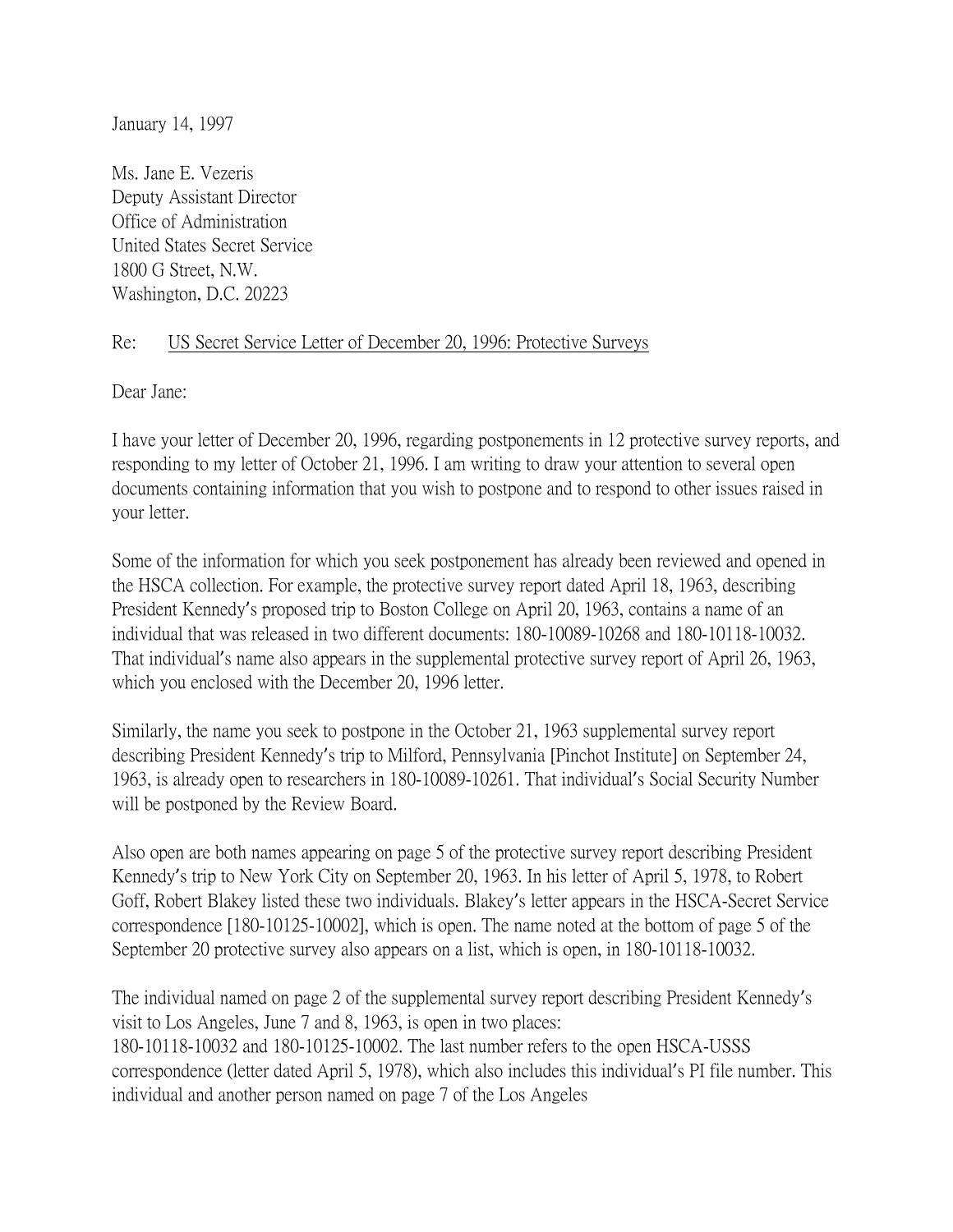Ms. Jane E. Vezeris January 14, 1997 Page 2

survey dated June 4, 1963, also appear in the same two open sources: 180-10118-10032 and 180-10125-10002.

In the June 1, 1963 protective survey report describing President Kennedy's visit to Colorado Springs, one individual is named on page 6. This person's name is open in the following two sources:180-10125-10002 (letter dated April 5, 1978) and 180-10118-10032.

The first individual named in the PRS section of page 10 of the protective survey report describing President Kennedy's trip to New York City on May 23, 1963, is similarly identified in an open FBI document: 97-74-1 (New Orleans FPCC).

In your December 20, 1996 letter, you indicated that you had referred the survey reports for President Kennedy's trip to Costa Rica (March 18, 1963) to the CIA. We ask that you review the following open records before making any referral since the information you identified as "third agency" material may already be available to the public: 180-10085-10151; 180-10085-10152; 180-10085-10153; 180-10085-10154; and 180-10085-10155.

Since several of the names for which you seek postponement are already open in documents at NARA, we are asking if you wish to withdraw your requests. If so, please notify us by January 27, 1997.

On pages 3 and 4 of your December 20, 1996 letter, you offer an account of your knowledge of the missing file ("602.111-Other Places Folder #6-July-Nov 1963"). We have determined that this file was not made available to Jeremy Gunn when he first requested access to your records at the Federal Records Center in January, 1995. In keeping with the intention of the JFK Act to offer to the public the most complete record of the disposition of documents pertaining to the assassination of President Kennedy, we ask that you present an explanation of your policy for access to US Secret Service records held at the Federal Records Center between August, 1974 and February, 1995. Please describe who had access to these records, under what circumstances they could be viewed or photocopied, and where chargeout cards for these materials are kept. If you undertook to locate the names of individuals who saw these files between 1974 and 1995, what steps could you take to identify them?

Finally, your December 20, 1996 letter notes that you were unable to find files from 1961 that reflected Robert Blakey's requests. I am enclosing copies of Blakey's correspondence with Robert Goff, which specified his requests. We request that you examine the 1961 protective survey folders again and locate the survey report (or any other type of threat report) that is responsive to Blakey's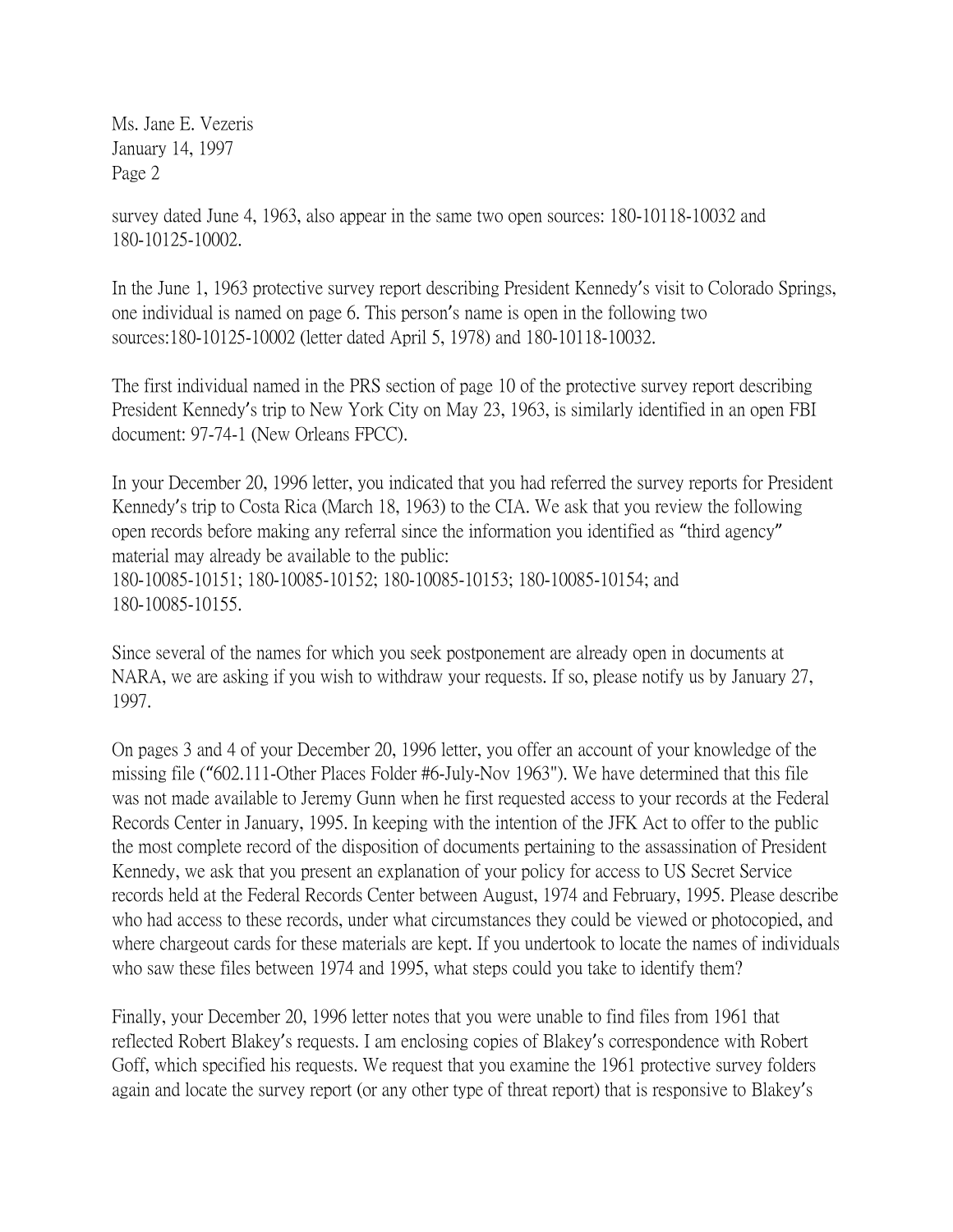Ms. Jane E. Vezeris January 14, 1997 Page 3

letter. A portion of the report documenting President Kennedy's visit to the Pan American Building in 1961, appeared in HSCA documents that you have already reviewed. See ARRB letter to Jane Vezeris dated September 17, 1996, and your response of November 26, 1996. The supplemental survey report was dated April 14, 1961, and the RIF number is 180-10108-10017. I have enclosed this report with this letter. We ask that you locate and review the protective survey report dated April 12, 1961, which is referenced in the supplemental report.

We ask that you respond to the issues pertaining to 1961 trip reports raised in the Blakey-Goff correspondence by February 5, 1997, and that you offer further information pertaining to the missing file by February 7, 1997.

If you have any questions regarding these matters, please call me.

Sincerely yours,

David G. Marwell Executive Director

enclosures

cc: Mr. Donald Personette